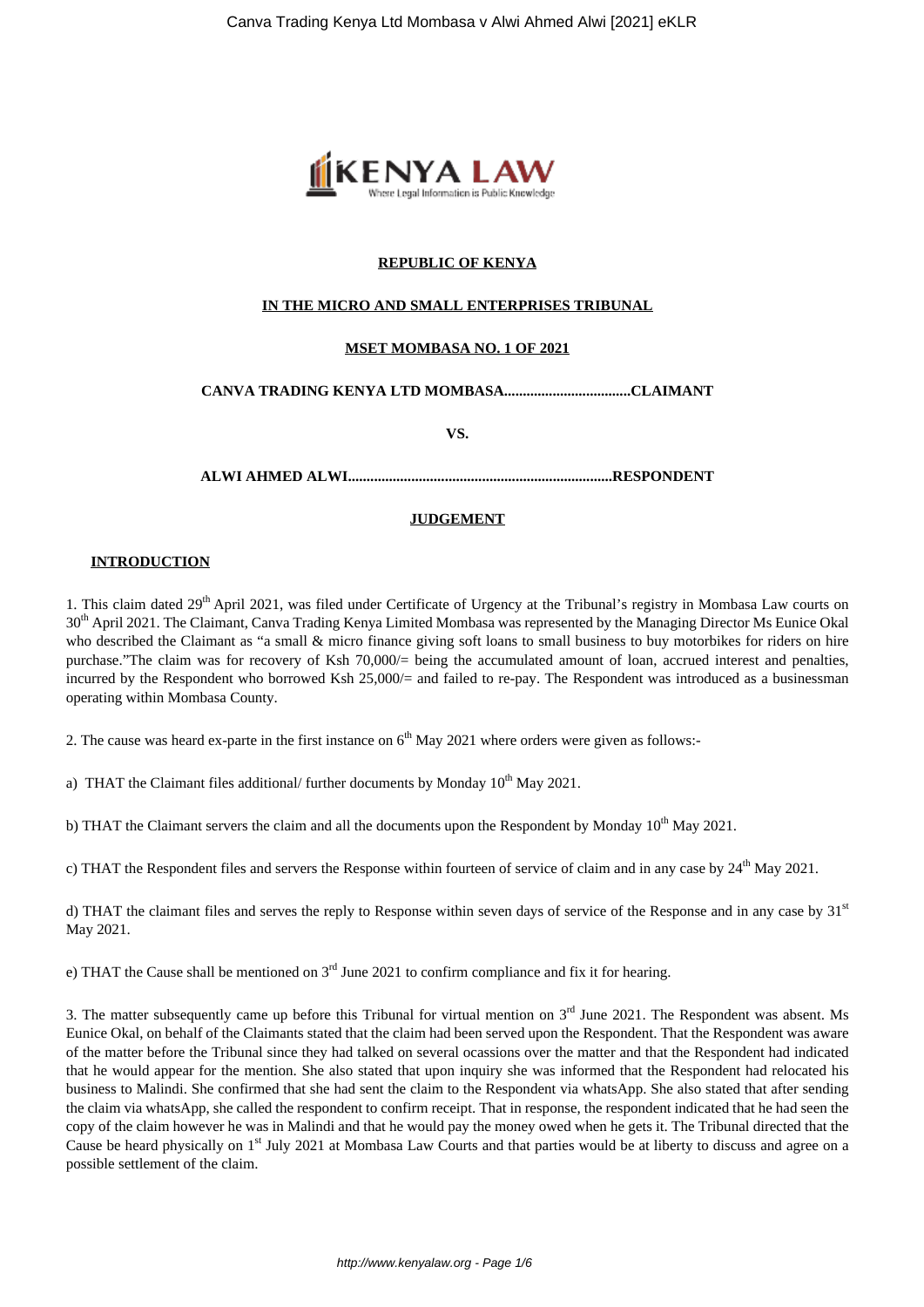4. During the physical session at Mombasa Law courts on 1<sup>st</sup> July 2021, the Claimant was present however, the Respondent was absent. No justification for the absence was given on the part of the Respondent. There was no representation on the part of the Respondent. Ms Eunice Okal on behalf of the Claimant informed that Tribunal that she contacted the spouse of the Respondent who informed her that the Respondent had returned to Mombasa. That on  $30<sup>th</sup>$  June 2021, she spoke with the Respondent who confirmed that he had received the hearing notice. That the Respondent indicated that he would attend the hearing at Mombasa Law courts on 1<sup>st</sup> July 2021. The Tribunal was convinced that the Respondent was aware of the existence of the Claim as well as the hearing notice and date. The Tribunal was therefore convinced that it was proper in the circumstances to allow the matter to proceed to formal proof hearing.

## **THE CLAIMANT'S CASE**

5. The Claimant avers that the Respondent applied for a soft loan of **Ksh 25,000/=** from the Claimant, the **Canva Trading Kenya** Ltd which was approved and disbursed on 17<sup>th</sup> August 2020. The Respondent was to repay by 17<sup>th</sup> September 2020.

6. In addition, the Claimant avers that the loan was disbursed to the Respondent subject to a charge of 20% interest per month. Further, that as at the time of filing this claim, 7 months on, the Respondent had not repaid the loan as per the payment schedule, thus attracting interest and penalties to a tune of **Ksh 70,000/=.**

7. She finally submitted that the Claimant is entitled to costs of this Cause as it had incurred more expenses while trying to locate the Respondent to serve him with the claim.

## **ISSUES FOR DETERMINATION**

8. Arising from the claim and the oral evidence at the formal proof hearing, the following issues presented themselves for the determination by this Tribunal;

- a) Whether the Respondent was served with the claim.
- b) Whether the Respondent obtained a loan of Ksh. 25,000/= from the Claimant.
- c) Whether the **20%** interest charged by the Claimant on the borrowed amount of **Ksh 25,000/=** was justified.

d) Whether the Claimant Canva Trading Kenya Limited-Mombasa was entitled to demand as it did the **Ksh 70,000/=** being the principal sum, accrued interests and penalties charged on the borrowed principal sum of **Ksh 25,000/=.**

e) Who bears the cost of this claim"

#### **DETERMINATION AND FINAL ORDERS**

#### **The right to be heard**

9. The first issue is whether the Respondent was granted the right to be heard. The Tribunal grappled with this issue as it is a Constitutional right for the Respondent to be accorded the right to be heard.

10. The Tribunal notes that the Claim was served upon the Respondent. Further, the hearing notice was also served upon the Claimant. The Respondent however did not file the Response nor attended the hearing of the suit. No explanation was given for failure to file the Response. Further, no explanation was given for failure to attend the hearing of this suit by the Respondent or his Representative.

11. The Tribunal heard from Ms Eunice that she had made numerous calls upon the Respondent and Respondents relatives including his Mother and Aunt to request them to urge the Respondent to file the Response and to attend the court on diverse dates when called upon. Despite all these initiatives on the part of the Claimant, the Respondent did not file the Response nor attended the hearing of this suit.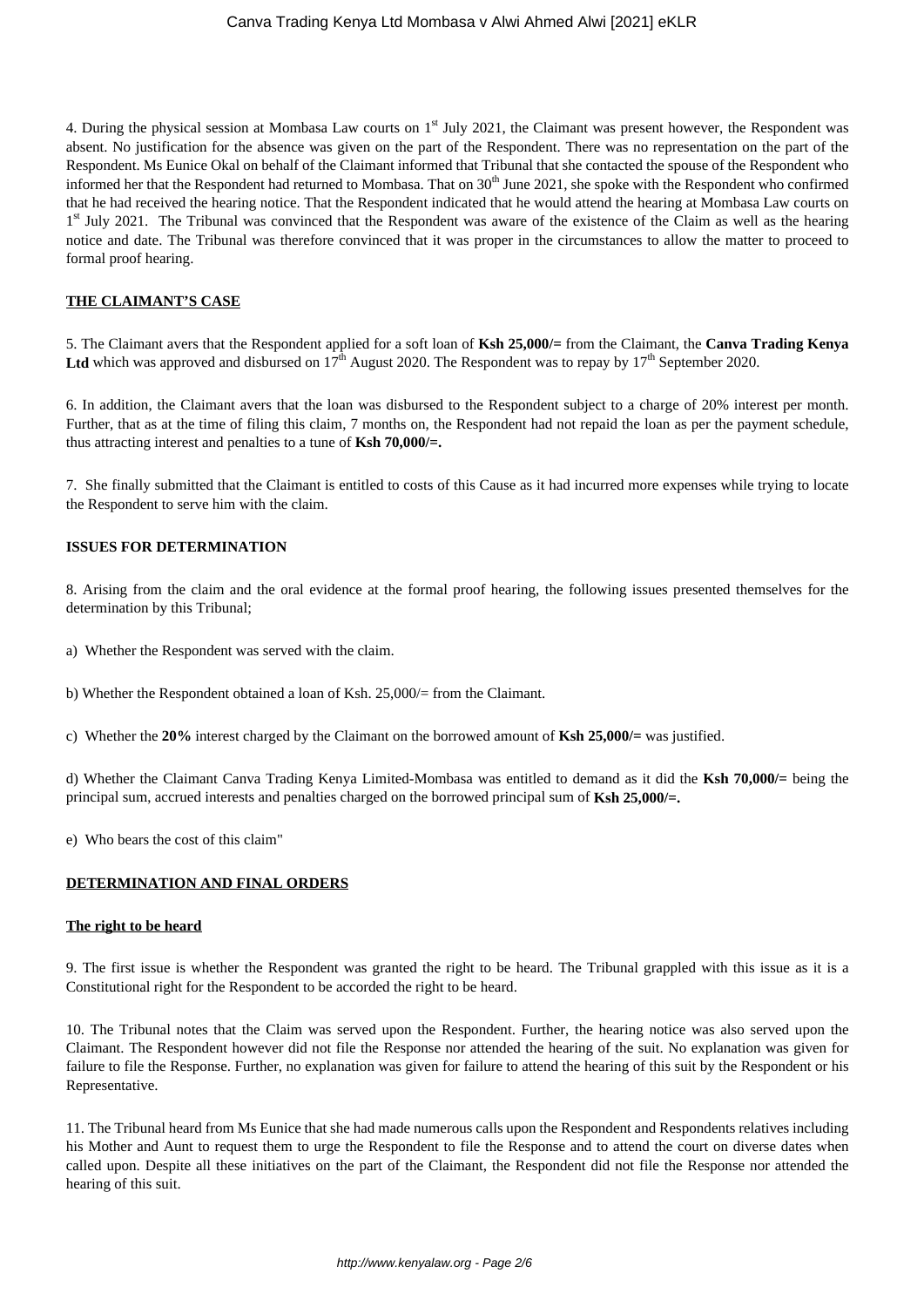12. The Tribunal underscores the right to be heard as was held by the Supreme Court of India in *Sangram Singh v Election Tribunal Koteh* **1955 AIR 425** thus:-

*"[T]here must be ever present to the mind the fact that our laws of procedure are grounded on a principle of natural justice which requires that men should not be condemned unheard, that decisions should not be reached behind their backs, that proceedings that affect their lives and property should not continue in their absence and that they should not be precluded from participating in them. Of course, there must be exceptions and where they are clearly defined they must be given effect to. But taken by and large, and subject to that proviso, our laws of procedure should be construed, wherever that is reasonably possible, in the light of that principle."*

13. Every party in a case has a right to be heard and subsequently, that right should not be denied unless there are very good reasons for doing so. The Tribunal having considered the facts and prevailing circumstances set the suit for formal proof hearing on  $1<sup>st</sup>$  July 2021. The Tribunal was convinced that Respondent was served with the claim and was accorded reasonable time to file and serve the Response. It cannot therefore be said that the Respondent was denied the Constitutional right to be heard.

14. In allowing this suit to proceed to formal proof hearing, the Tribunal was also guided by the Constitutional principles of the right to be heard and the reasoning of the appellate court in *James Kanyiita Nderitu & Another [2016] eKLR*, where the Court of Appeal stated as follows:

*"From the outset, it cannot be gainsaid that a distinction has always existed between a default judgement that is regularly entered and one which is irregularly entered. In a regular default judgement, the defendant will have been duly served with summons to enter appearance or to file defence, resulting in default judgment.*

15. This point is further emphasised by *Ojwang, J (as he then was) in Mungai –vs- Gachuhi and Another [2005] eKLR* c**ited** with approval in the case of **Signature Tours & Travel Limited -V- National Bank of Kenya Limited** [2017] eKLR **when he stated as follows:** 

"**a court decision stands as a final decision only when a proper hearing has taken place and the parties and those who ought to be enjoined as parties have been fully heard and their representations concluded, unless they elect to forgo the opportunity."**

16. The Tribunal is guided by the Constitutional principles of the right of a party to be heard while noting that this right should not create injustice and prejudice to others. Having found that there was proper service and that there was no justification for the failure to file the Response and attend the hearing of the suit, the Tribunal was convinced that it was proper and justifiable in the circumstances to allow the matter to proceed to formal proof on 1st July 2021.

## **Loan advanced**

17. As to whether the Respondent obtained a Ksh. 25,000/= loan from the Claimant, the Claimant relied on a loan agreement dated  $17<sup>th</sup>$  August 2020. The agreement was signed by the Respondent on  $17<sup>th</sup>$  August 2020. The copy of the identity card and passport photo for the Respondent and his guarantor identified as Mr. Abubakar Mohamed Ali were annexed on the loan agreement form. Other terms of the contract including the 20% interest rate payable per month were set out. The form was marked in red ink "*disbursed 25,000*/=." No evidence was presented to the contrary. We therefore find that the Claimant granted the Respondent a loan facility of Ksh. 25.000/=.

## **Interest charged**

18. The Tribunal while considering the claim herein and the Respondent's reply was concerned that the principal sum of Ksh.25,000/= advanced on  $17<sup>th</sup>$  August 2020 had attracted interest and penalties to the tune of Ksh. 45,000/= in 7 months. In **Pius Kimaiyo Lagat v Co-operative Bank of Kenya Limited** [2017] eKLR, the Court of Appeal was confronted with a related challenge and ruled thus:

**"There is a perennial vexing nightmare for borrowers who take a relatively small loan from a lending institution, but few years down the line, the institution drops a bombshell of a demand for the immediate payment of a colossal sum, literally**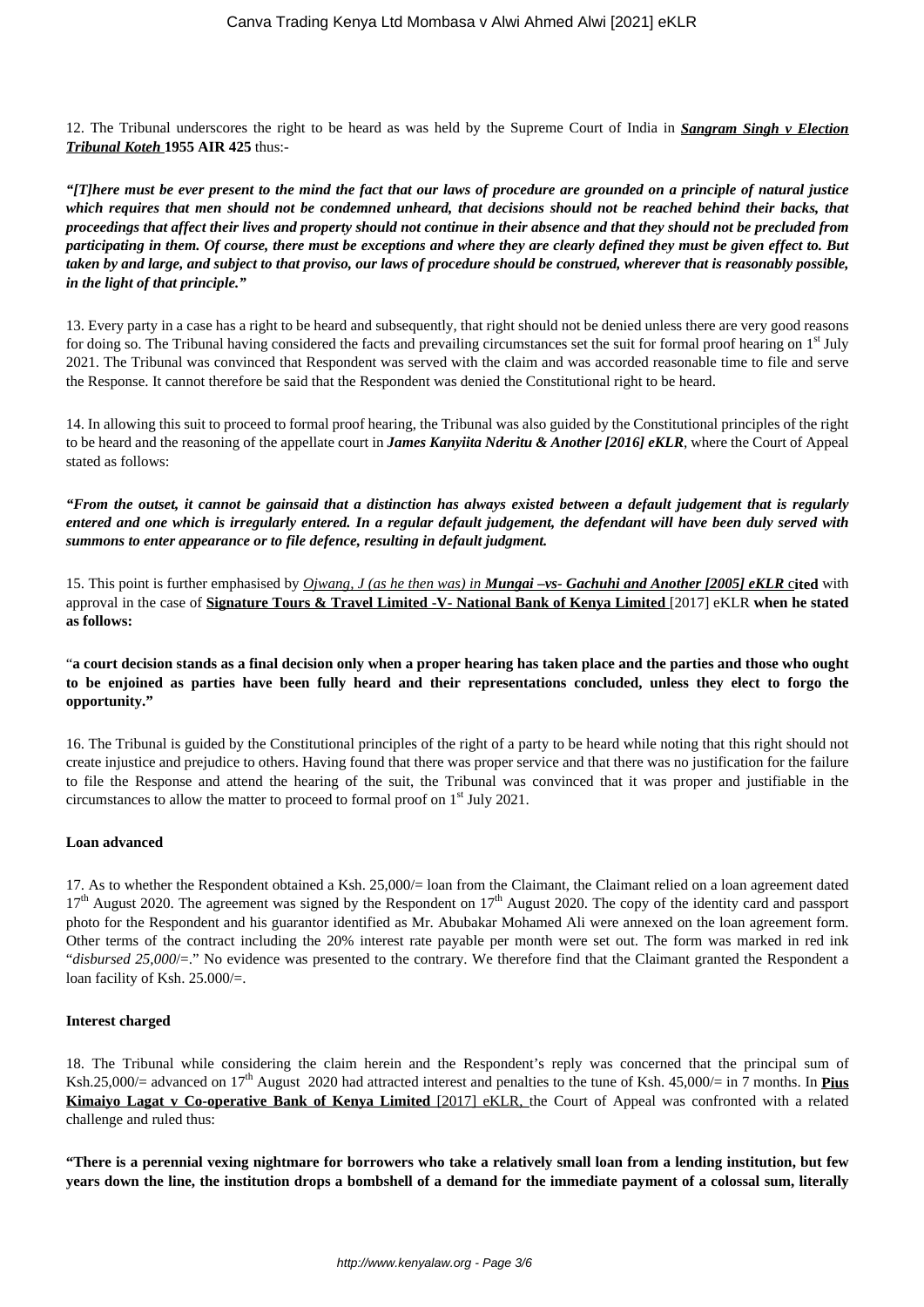**bankrupting the borrower, if not confining him/her to a hospital bed due to depression. The main bones of contention are invariably; uncertainty of lending terms and documentation, fluctuating rates of interest, penalty interest, default charges, interests on arrears, additional interest, commissions, bank charges, Bank statements or lack of them, among others which may or not have been part of the written contract"**

19. We have perused through the statement of claim, the attached application form which contains the loan agreement. The relevant part is paragraph 6 titled "LOAN AGREEMENT" with the following relevant clauses:

*a) "(1) In pursuance of the said agreement and in consideration of the promises of the agreement and of the loan application form duly filled by the borrower and whose details have been duly approved by the lender and annexed as a schedule hereto, the lender HEREBY ADVANCES the borrower the sum of Ksh. 30,000/= (hereinafter referred to as the loan amount receipt whereof hereby acknowledged.*

*b) (2) The loan amount is subject to interest being charged at a flat rate of 20% per month.* 

*c) (8) I hereby authorise Canva Trading Ltd to deduct the fee from the loan request and disburse the balance."* 

20. The agreement was signed by Respondent on  $17<sup>th</sup>$  August 2020. It is believed that the 5,000/= out of the 30,000/= approved accounted for the loan fee. The Respondent therefore received Ksh. 25,000/=.

21. Our reading of the agreement is that the Respondent was bound to pay **20%** interest on the loan per month. However, on the face of the Loan agreement and Loan application, we are unable to find the time limit of the defaulting party's' interest rate accrual. We also take note that the interest on the principal sum has increased exponentially and stood at Ksh. 45,000/= against the principal sum of Ksh. 25,000/= in 7 months.

22. The Tribunal notes that whereas it *is not for the court to rewrite a contract for the parties*, where a contract between parties is exploitative, courts have not been shy to interfere as held by the Court of Appeal in the case of **National Bank of Kenya Ltd Vs. Pipeplastic Sankolit (K)LtdCivil Appeal No.95 of 1999.** The court held as follows:

**"a court of law cannot rewrite a contract with regard to interest as parties are bound by the terms of their contract. Nevertheless, courts have never been shy to interfere with or refuse to enforce contracts which are unconscionable, unfair or oppressive due to procedural abuse..."**

23. We hold the view that whereas the parties are bound by their agreements and terms thereto, such terms should apply in accordance with the law and where it is determined to be unfair, unconscionable and oppressive, we should not hesitate to re-state the law so as to protect the interest of the parties and by extension advance the public interest.

24. We therefore find that the interest chargeable without clarity on time limit upon the determination that the loan is nonperforming is unmerited. In the case of **Danson Muriuki Kihara-v-Amos Kuthua Gatungo (2012) eKLR,** the court addressed a related issue thus:-

**"the plaintiff/appellant filed a claim for Ksh.40,000/=plus interest at 50% per month. The matter proceeded to full hearing and the learned trial magistrate entered judgement for Ksh 40,000/= plus cost and interests at court rates. Theappellant appealed against the Judgement on ground that the interest payable was reduced from 50% per month to court rates. The court held that the interest rate of 50% was unconscionableand upheld the decision of allowing interest at Court rates."**

25. Thus, clearly showing that the Court can interfere even where parties have agreed on a rate of interest as long as it is shown that the rate is illegal, unconscionable or oppressive. We therefore find that the parties were at liberty to agree on the interest rate chargeable for a determinable period of time and that once the loan is non performing, it shall be subject to the limitations set out under the *in duplum rule.* 

#### **Amount due and interest payable**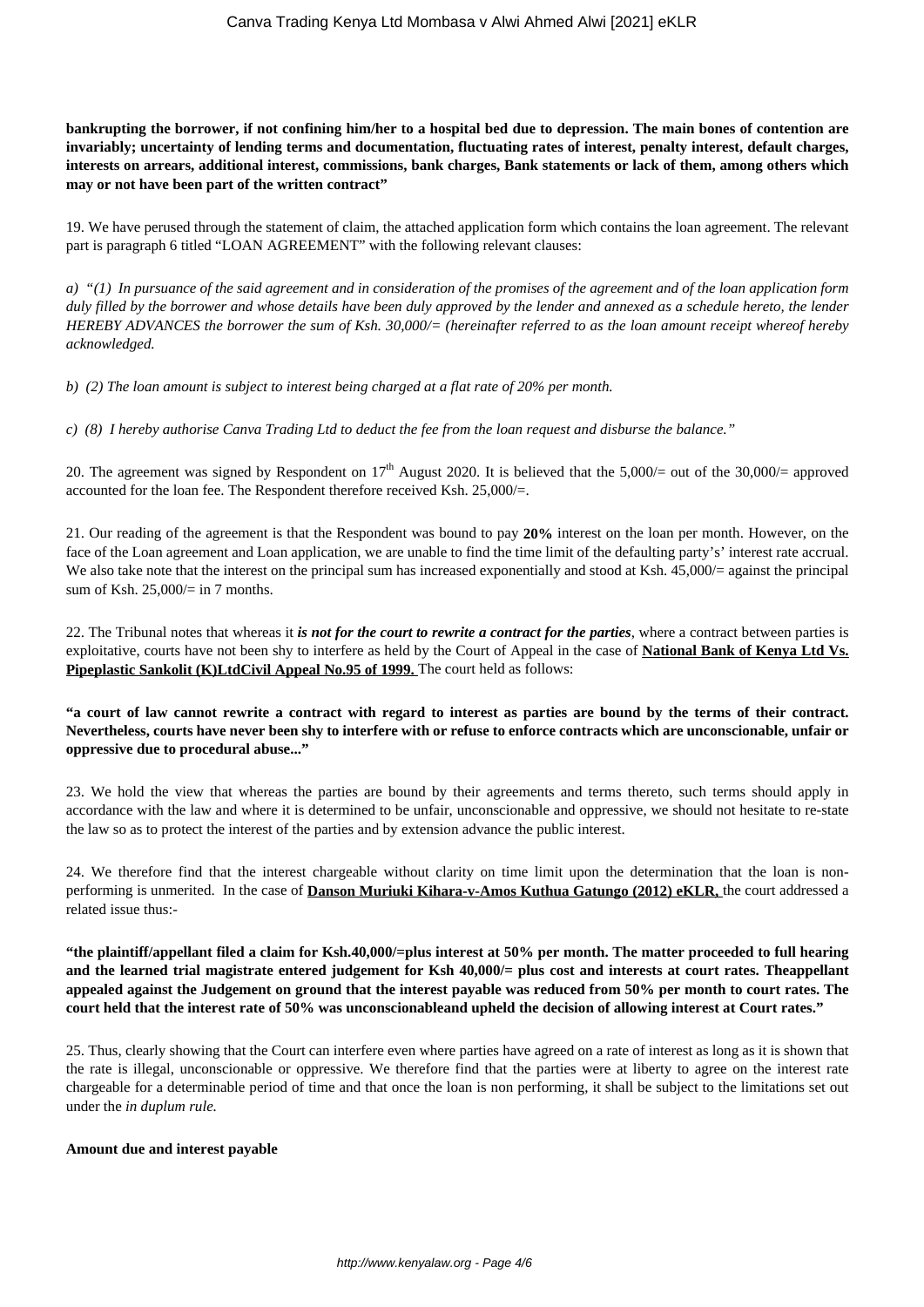26. As regards the third issue, the Tribunal was concerned by the finding that the Respondent's debt rose exponentially from the principal sum of **Ksh 25,000/=** to the current **Ksh 70,000/=** before this claim was filed.

27. It was apparent that the Claimant demanded more than 2 times the principal amount borrowed by the Respondent.

28. Therefore, in order to make a just determination of this issue, the Tribunal had to rely on the principles of lending by financial institutions drawn from Section 44A of the Banking Act which provides statutory application of the *In duplum rule.* For clarity, we cite the Court of Appeal in **Kenya Hotels Ltd Vs. Oriental Commercial Bank Ltd (Formerly Known as Delphis Bank Limited) (2019)** e KLR, which stated that the rule is to the effect that interest ceases to accumulate upon any amount of loan owing once the accrued interest equals the amount of loan advanced...''

29. It was observed by the Court of Appeal that the principle of *In duplum* has been applied by the courts with reasonable degree of consistency citing the following cases;

## 1) **Lee G. Muthoga V.Habib Zurich Finance (K) Limited (2016)**

2) **Mwambeja Ranching Company limited & another V.Kenya National Capital Corporation (2019) eKLR**, just to cite a few where the In duplum rule has been invoked.

**30.** Similarly, in the most recent case, the Court of Appeal in **Housing Finance Company of Kenya Limited v Scholarstica Nyaguthii Muturi & Another [2020] e KLR reiterated the application of the rule thus:** 

**"As we have shown section 44A of the Banking Act came into force on the 1st May, 2007. That provision of law sets up the maximum amount of money a banking institution that grants a loan to a borrower may recover on the original loan. The banking institution is limited in what it may recover from a debtor with respect to a non performing loan and the maximum recoverable amount is defined as follows in section 44A(2):** *"***The maximum amount referred in subsection (1) is the sum of the following –**

**a) The principal owing when the loan becomes non -performing;**

**b) Interest, in accordance with the contract between the debtor and the institution, not exceeding the principal owing when the loan becomes non- performing; and**

**c) Expenses incurred in the recovery of any amounts owed by the debtor.**

**By that provision if a loan becomes non -performing and the debtor resumes payment on the loan and then the loan becomes non performing again the limitation under the said paragraphs shall be determined with respect to the time the loan last became non performing."**

31. The rationale for this rule is therefore to safeguard the interests of the parties against any form of injustice, oppression or exploitation as they perform their contractual obligations. Despite their right to freely contract, they must at all material times put themselves into an inquiry on the existence and the potential application of the rule.

32. An analysis of the foregoing rule and its safeguards, leads the Tribunal to make a determination of this claim guided by the provisions of S.44A of the Banking Act which sets the maximum amount of money a banking institution that grants a loan to the borrower. The Claimants by their own description consider themselves small and micro finance institution, we are of the considered view that the Claimant herein should also abide by the *In duplum* rule as required of any financial institution.

33. This Tribunal is therefore persuaded that the Claimant is not entitled to the ksh.70,000/= since this amount is more than double the principal amount it disbursed to the Respondent. The Tribunal is equally persuaded that the 20% interest rate chargeable is only applicable for a determinable period subject to the *in duplum* rule set out above.

**Costs**